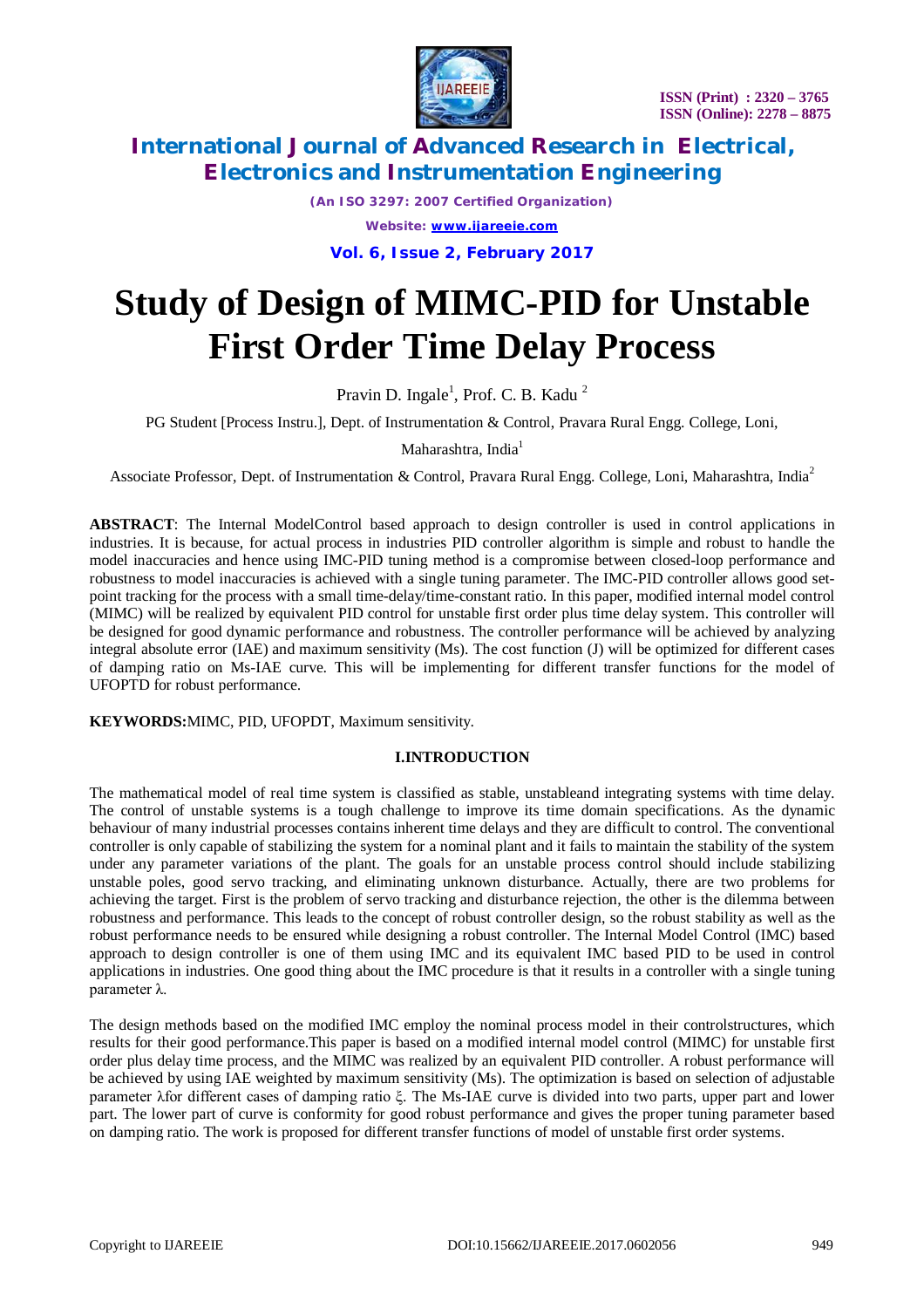

(1)

# **International Journal of Advanced Research in Electrical, Electronics and Instrumentation Engineering**

*(An ISO 3297: 2007 Certified Organization)*

*Website: [www.ijareeie.com](http://www.ijareeie.com)*

#### **Vol. 6, Issue 2, February 2017**

#### **II.IMC-PID DESIGN**

Assume that the process is an unstable first-order plus time delay system. Thus, its model has the following general form:

$$
P(s) = \frac{K \cdot e^{-\theta s}}{Ts - 1}
$$
\n
$$
u(s)
$$
\n
$$
v'(s)
$$
\n
$$
v'(s)
$$
\n
$$
v'(s)
$$
\n
$$
v'(s)
$$

Fig.1 Basic IMC Model

 $d'(s)$ 

*Ti*

For the IMC controller,

$$
Q(s) = P_{-}^{-1}(s) \cdot f(s) \tag{2}
$$

Now find the PID equivalent,

 $r(s)$ -

$$
C(s) = \frac{Q(s)}{1 - P(s) \cdot Q(s)}\tag{3}
$$

The PID parameters are,

$$
K_C = \frac{T_I}{-K(2\lambda + \theta - \alpha)}
$$
  
\n
$$
T_I = -T + \alpha - \frac{\lambda^2 + \alpha \theta - \theta^2/2}{2\lambda + \theta - \alpha}
$$
  
\n
$$
T_d = \frac{\theta^3/6 - \alpha\theta^2/2}{2\lambda + \theta - \alpha} - \frac{\lambda^2 + \alpha \theta - \theta^2/2}{2\lambda + \theta - \alpha}
$$
 (4)

### **III. MODIFIED INTERNAL MODEL CONTROL**

This section describes the general idea about modification of Internal Model Control for unstable plants. Modification of Internal Model Control is considered from the parameterization of the stabilizing controller based on Internal Model Control structure for unstable plants.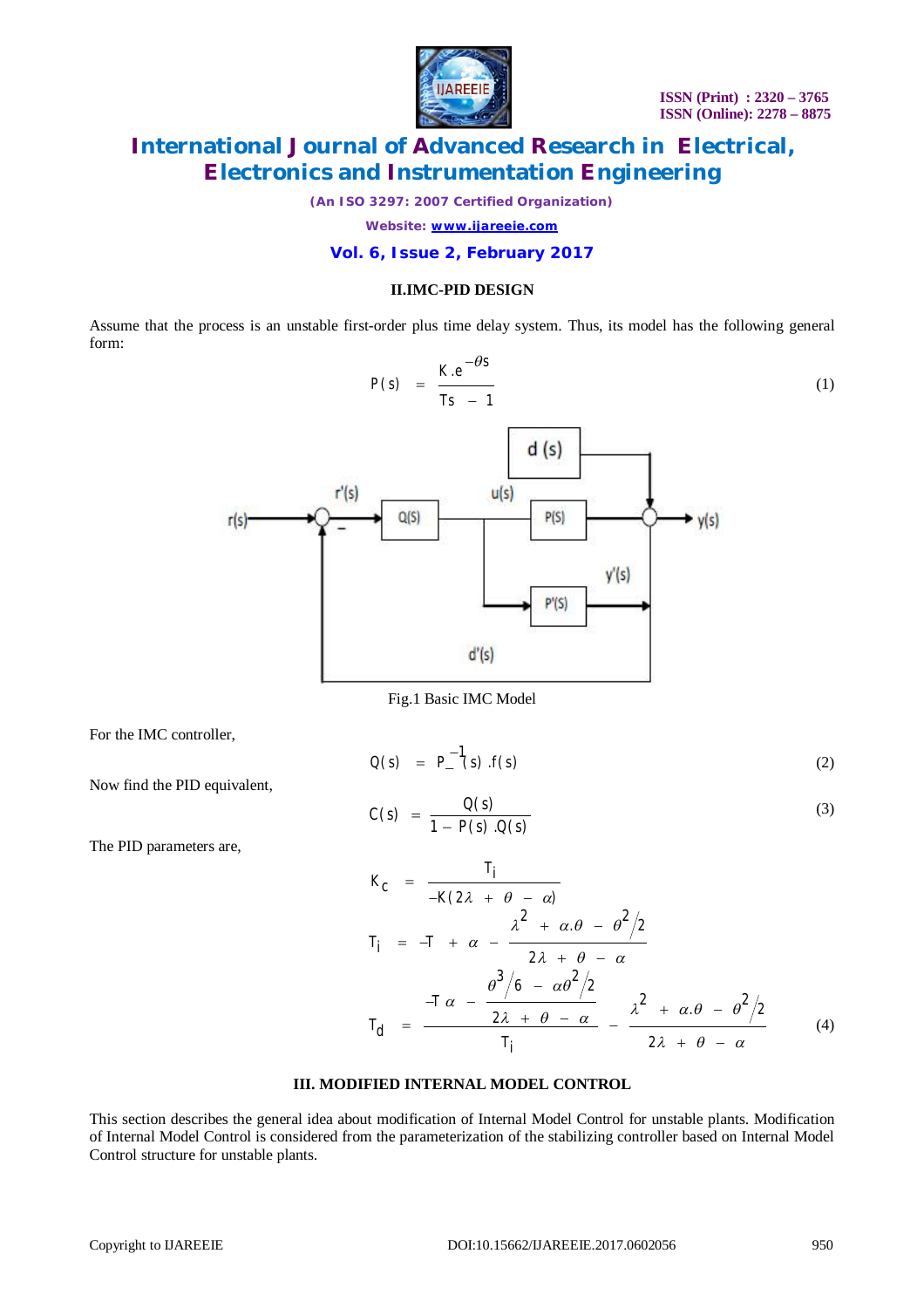

*(An ISO 3297: 2007 Certified Organization)*

*Website: [www.ijareeie.com](http://www.ijareeie.com)*

**Vol. 6, Issue 2, February 2017**



Fig.2 Modified IMC Structure

The control system in Fig.2 with the controller  $C(s) = Q(s)/(1 - P(s)Q(s))$  is stable if and only if following expressions satisfied.

**1**. Q(s) is stable.

**2.** P(s). $Q(s)$  is stable  $\rightarrow Q(s)$  has to cancel all RHP poles of P(s):  $Q(s)$  has to have zeros wherever P(s) has unstable poles.

**3.** Q(s)/ (1 − P(s).Q(s)) is stable→[1 − P(s).Q(s)] has to cancel all RHP poles of P(s):

 $[1 - P(s) \cdot Q(s)]$  has to have zeros wherever  $P(s)$  has unstable poles.

The equivalent PID controller is,

$$
C(s) = \frac{Q(s)}{1 - Q(s) \cdot P(s)}
$$
\n
$$
(5)
$$

Thus,

$$
Q(s) = \frac{C(s)}{1 + C(s)P(s)}\tag{6}
$$

From figure. 2 Output signal 'y' is,

$$
y = (u + d) \times P(s) \tag{7}
$$

Control signal 'u' is given by

$$
u = e[C(s)] = (r^{\prime} - y][C(s)] \tag{8}
$$

$$
y = P(s)Q(s) \times r^{\mathbf{l}} + P(s)[1 - P(s)Q(s)] \times d
$$
 (9)  
(C(S) from equation (6)

But by substitute the value of  $Q(S)/C(S)$  from equation (6)

$$
u = (r^1 - y) \times C(s) \tag{10}
$$

$$
u = r^1 \times C(s) - y \times C(s)
$$

$$
u = r^{\mathsf{T}} \times Q(s) - P(s)Q(s) \times d
$$
  
in a to the input *s* and the dicturbence (d) or

The output y and the control signal u according to the input r' and the disturbance (d) are

$$
\begin{bmatrix} y \\ u \end{bmatrix} = \begin{bmatrix} P(s)Q(s) & P(s) \left[1 - P(s)Q(s)\right] \\ Q(s) & -P(s)Q(s) \end{bmatrix} \begin{bmatrix} t \\ d \end{bmatrix}
$$
(11)

According to internal stability of IMC, P(s).Q(s) should all be stable, For IMC to be stable

$$
S \lim_{s \to s} p_j \quad Q(s) = 0 \tag{12}
$$

And 
$$
\frac{\sin p_i}{1 - P(s)Q(s)} = 0
$$
 (13)

Where Pi are unstable poles of process  $P(s)$ , i=1, 2, 3…….m For zero steady state error

$$
\lim_{s \to 0} \frac{1}{r} [1 - P(s)Q(s)] = 0
$$
 (14)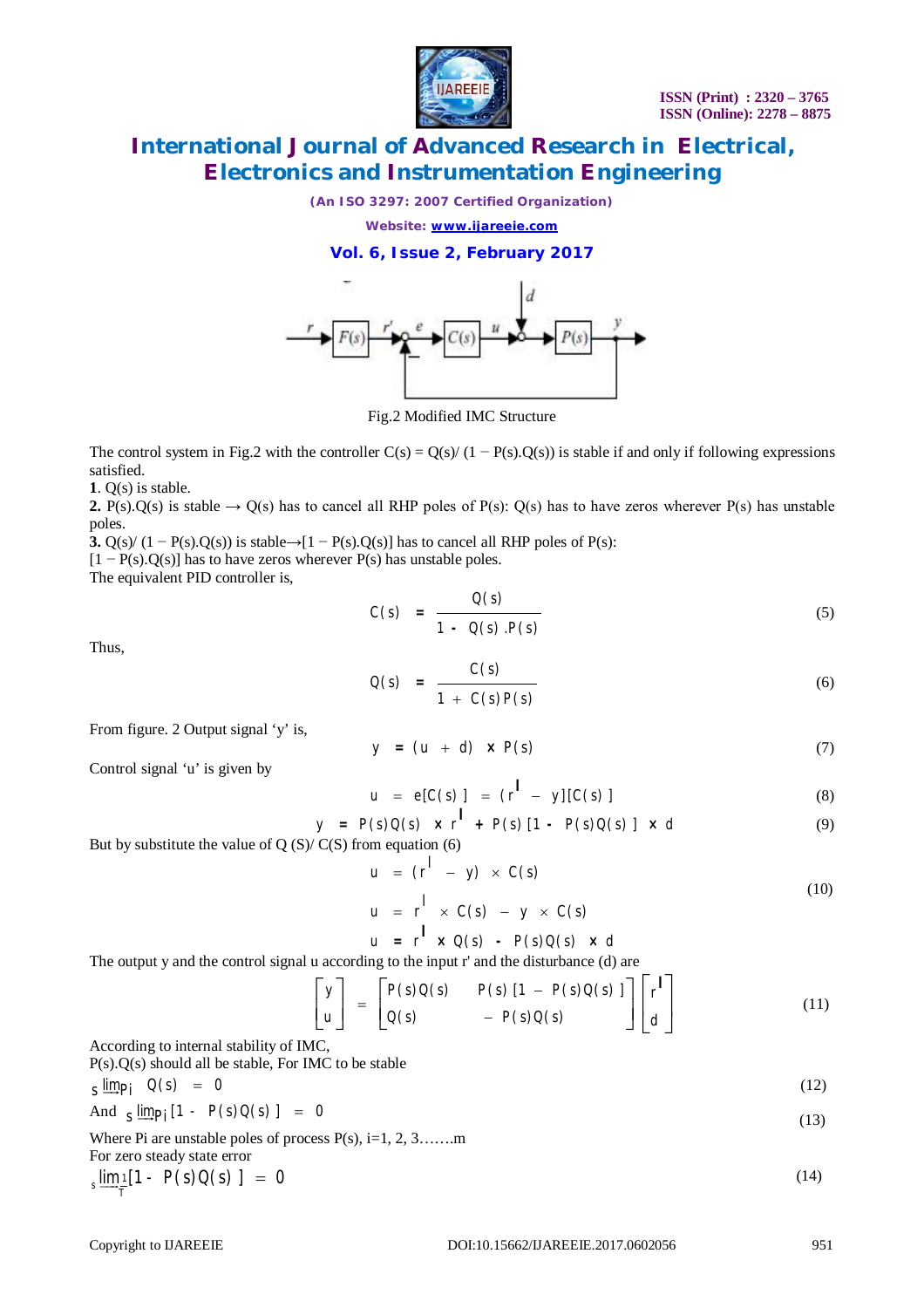



*(An ISO 3297: 2007 Certified Organization)*

*Website: [www.ijareeie.com](http://www.ijareeie.com)*

### **Vol. 6, Issue 2, February 2017**

The unstable first order plus time delay (UFOPTD) process is described as,

$$
P(s) = \frac{Ke^{-SL}}{ST - 1}
$$
 (15)

Where, K= Static gain, T=Time constant of unstable pole and L=Time delay and  $T_r = T/L$  is the ratio of unstable time to delay time constant.

The modified internal model control  $Q(s)$  is given by,

$$
Q(S) = P_{-}^{-1}(s) \cdot \frac{f(s)}{F(s)}
$$
(16)

Where, K= Static gain, T=Time constant of unstable pole and L=Time delay and  $T_r = T/L$  is the ratio of unstable time to delay time constant.

Substituting Equation (15) & (16) in (14) i.e S=1/T. Then we get,

$$
\frac{\alpha}{T} = \left(\frac{\lambda^2}{T^2} + \frac{2\zeta\lambda}{T} + \mathfrak{f}e^{\frac{L}{t}} - 1\right)
$$
\n(17)

For particular case,

$$
K_C = \frac{-T_i}{k(2\zeta\lambda - \alpha + L)}
$$
  
\n
$$
T_i = \alpha - T - \frac{\lambda^2 + \alpha L - \frac{L^2}{2}}{2\zeta\lambda - \alpha + L}
$$
  
\n
$$
T_d = -T_i - \alpha + T - \frac{\alpha T}{T_i} + \frac{\alpha L^2 - L^3 / 3}{2T_i(2\zeta\lambda - \alpha + L)}
$$
(18)

#### **IV. PERFORMANCE AND ROBUSTENESS**

The conventional IMC could not have the optimal robustness and the performance concluded by analysing the integral of absolute error (IAE) and the maximum sensitivity (Ms) of these control systems.

Here, the performance measure is evaluated with respect to an external input to the disturbance d.

$$
IAE = \int_{0}^{\infty} |y - d| dt
$$
 (19)

$$
IAE = \int_{0}^{\infty} |e(t)| \cdot e^{-St} \cdot dt \tag{20}
$$

By putting values of  $Q(s)$  and  $C(s)$  from equation (1) & (2) respectively, we get

$$
C(s) = \frac{\gamma s \times K}{K \times \frac{K_C}{T_i} (1 + sT_i + s^2 T_i T_d)}
$$
(21)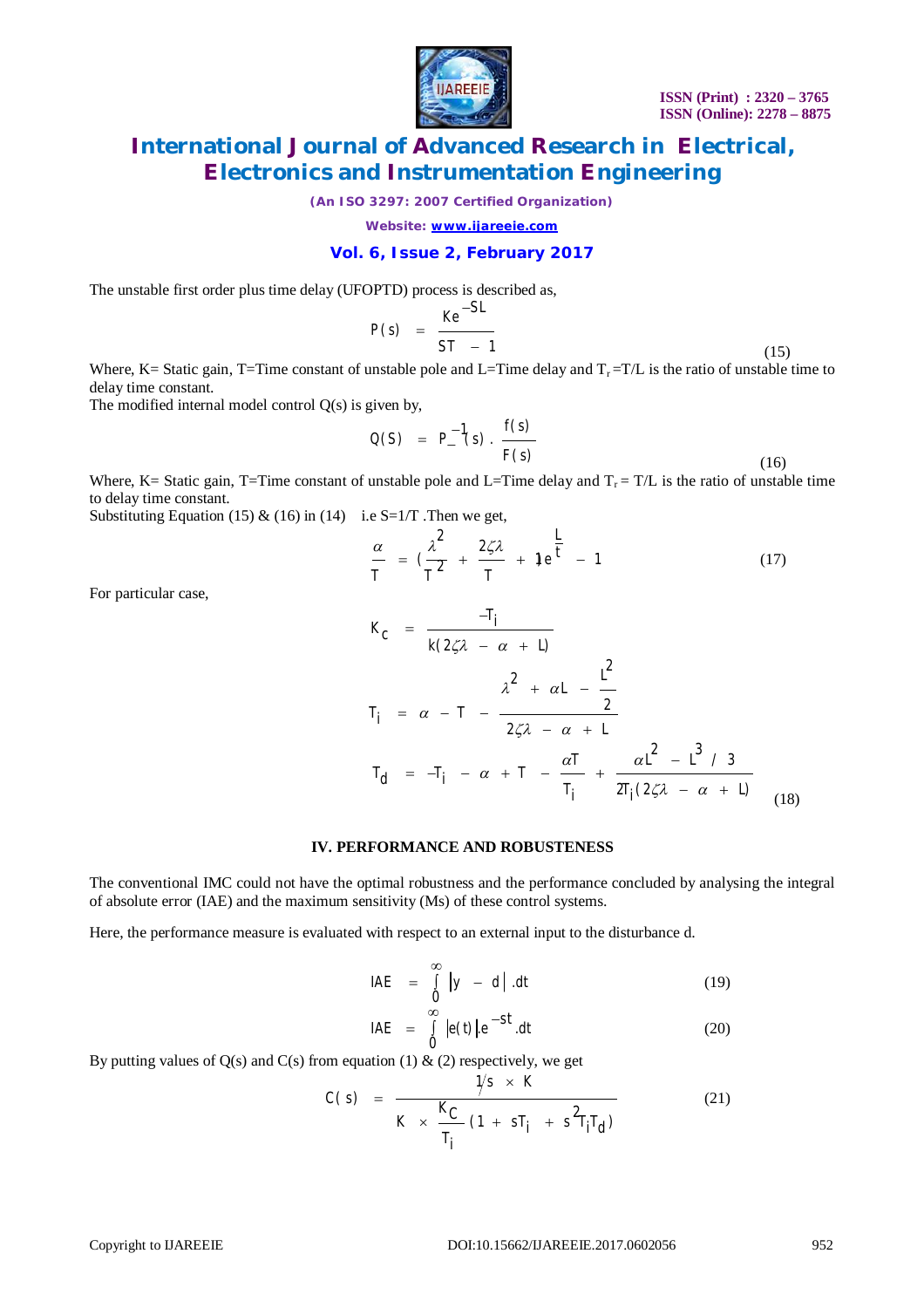

*(An ISO 3297: 2007 Certified Organization)*

*Website: [www.ijareeie.com](http://www.ijareeie.com)*

### **Vol. 6, Issue 2, February 2017**

Mathematical derivation for Ms is as,

 $\overline{\mathbb{C}}$ min 1 max  $|S(j\omega)|$  $\overline{0}$  min |1 + C(j ω)P(j ω)| 0  $=$  max  $|s(j\omega)| =$  $\frac{1}{20}$  min |1 +  $\frac{1}{2}$  $M_S$  =  $\max_{s}$  |s(*j*  $\alpha$  $\overline{w > 0}$  **c**  $\overline{w}$  **p**  $|1 + C(j\omega)P(j\omega)|$ *w*  $\omega$ )| =  $\frac{1}{\min \left| 1 + C(j\omega)P(j\omega) \right|}$ (22)

The process transfer function taking in frequency domain,

$$
P(j\omega) = \frac{Ke^{-j\omega L}}{j\omega T - 1} = \frac{Ke^{-j\omega L}}{1 + \omega^2 T^2} \times [1 - j\omega T]
$$
 (23)

To select the value of robust weighted factor,

$$
\beta = \frac{1.5}{1 - e^{1.5 - T}r} \tag{24}
$$

The significance of weighted factor is that when the value of  $T_r$  is small, while when the  $T_r$ 

Is large the optimization is to achieve the best compromise between robustness and integral performance.

$$
J = IAE.M_S^{\beta} \tag{25}
$$

Where,

e (t) =error function according to disturbance d,

 $s$  (jw) = sensitivity function of the PID control system,

 $J =$ Robust performance index

 $β =$ Robust weighting factor.

If the value  $\beta$  is large then the system becomes robust and small  $\beta$  will have performance better. when the T<sub>r</sub> ratio is large the optimization is to achieve the best compromise between robustness and performance. The adjustable time constant parameter  $\lambda$  to be optimized on PID control by formula,

$$
\frac{\lambda}{L} = \sqrt{(4.16 - 4.95T_f)^2 + 8.32T_f} + 4.16 - 4.95T_f \text{ If } (T_r < 5)
$$
  
Or  

$$
\lambda = L \text{ If } (T_r \ge 5)
$$
 (26)

#### **V. SIMULATIONS RESULT**

Consideran unstable first order plus time delay process with small  $Tr = 2.5$  is expressed as

$$
P(s) = \frac{e^{-0.4s}}{s - 1}
$$
 (27)

In this simulation study the MIMC-PID is compared with those of Liu et al. and Lee et al. For the set point response Liu uses IMC and Lee applied a set point filter. For the methods of both Liu and Lee  $\lambda=0.4$ . The tuning parameters of MIMC-PID, Lee-IMC, and Liu-IMC for nominal model are as follows, For  $M_s = 3.15$ ,  $\xi = 0.8$ ,  $f=1/1.95s+1$ 

Figure 3 presents a comparison of the MIMC-PID with Liu and Lee methods by introducing a unit step change of load disturbance at  $t=10$  sec. for nominal model.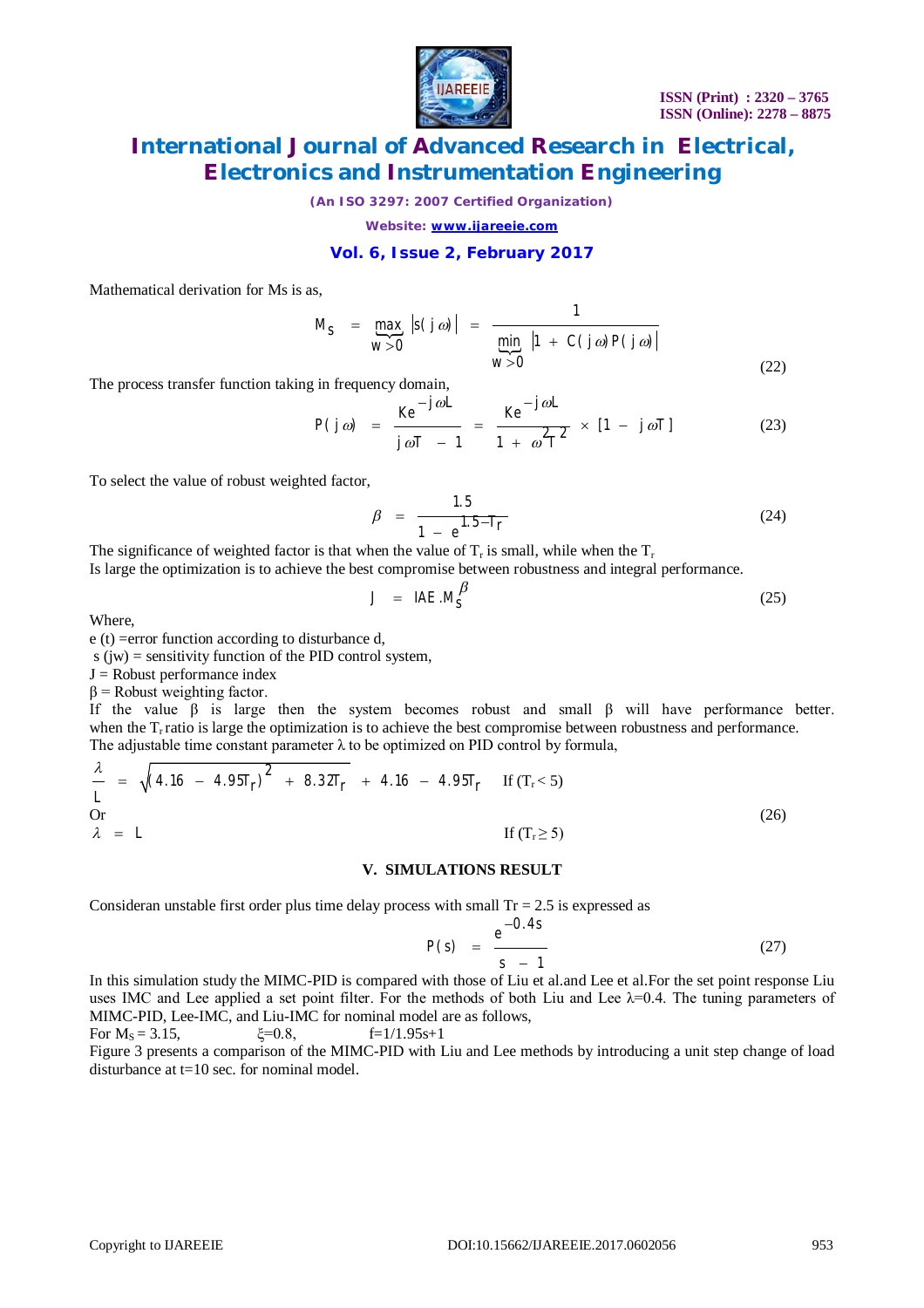

*(An ISO 3297: 2007 Certified Organization) Website: [www.ijareeie.com](http://www.ijareeie.com)*

**Vol. 6, Issue 2, February 2017**



Fig.3 Step response of UFOPDT nominal model for set point tracking

The robustness of controller is evaluated by inserting uncertainty of 5 % in all three parameters to obtain model mismatch. Fig. 4 and Fig. 5 presents simulation study for +5% and -5% model mismatch respectively.

| Table 4.1.<br>Tuning parameters of Example 1 |      |       |       |       |  |  |  |
|----------------------------------------------|------|-------|-------|-------|--|--|--|
| Tuning Methods                               |      |       |       |       |  |  |  |
| <b>MIMC-PID</b>                              | 0.47 | 2.65  | 2.113 | 0.149 |  |  |  |
| Liu-IMC                                      | 0.4  | 2.897 | 2.097 | 0.161 |  |  |  |
| Lee-IMC                                      | 0.4  | 2.894 | 2.101 | 0.161 |  |  |  |



Fig.4 Step response of UFOPDT +5% model mismatch for set point tracking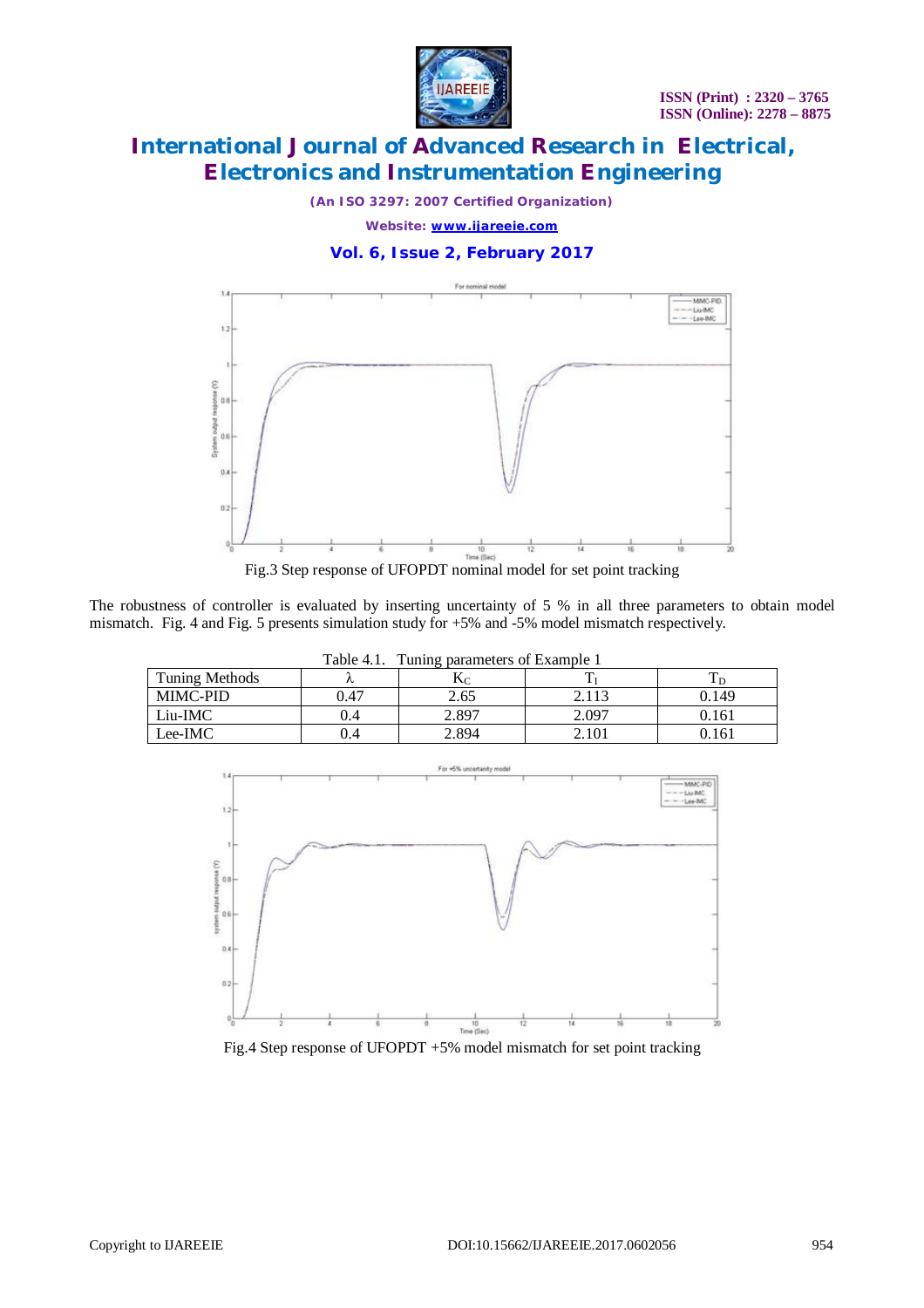

*(An ISO 3297: 2007 Certified Organization)*

*Website: [www.ijareeie.com](http://www.ijareeie.com)*

### **Vol. 6, Issue 2, February 2017**



Fig.5 Step response of UFOPDT -5% model mismatch for set point tracking

|  |  |  | Table 4.2 Comparison of Dynamic Performance Indices of nominal UFOPDT Model |  |  |  |  |
|--|--|--|-----------------------------------------------------------------------------|--|--|--|--|
|--|--|--|-----------------------------------------------------------------------------|--|--|--|--|

| Method          | Performance Indices |       |        |             |  |  |
|-----------------|---------------------|-------|--------|-------------|--|--|
|                 | ISE                 | IAE   | ITSE   | <b>ITAE</b> |  |  |
| <b>MIMC-PID</b> | 12.78               | 20.09 | 511.63 | 97.62       |  |  |
| Lee-IMC         | 12.73               | 20.03 | 398.34 | 92.13       |  |  |
| Liu-IMC         | 1 7 7 7             | 20.03 | 396.79 | 91.95       |  |  |

Fig 6 shows the controller efforts for set point tracking by all the three methods for nominal model.



#### **VI.CONCLUSION**

The modified IMC is designed for unstable first order time delay process and compared with other two methods of Lee et al. and Liu et al. for observation of its performance. The analysis comprises robustness of controller against load disturbance for stability of process. Simulations shows this MIMC-PID can achieve the requirements of the system for UFOPDT process with different ratio of unstable time constant to time delay constant. This design shows the load disturbance rejection over other controllers. The robustness of the controller is also evaluated by inserting uncertainty of 5 percent in the gain and dead time simultaneously.